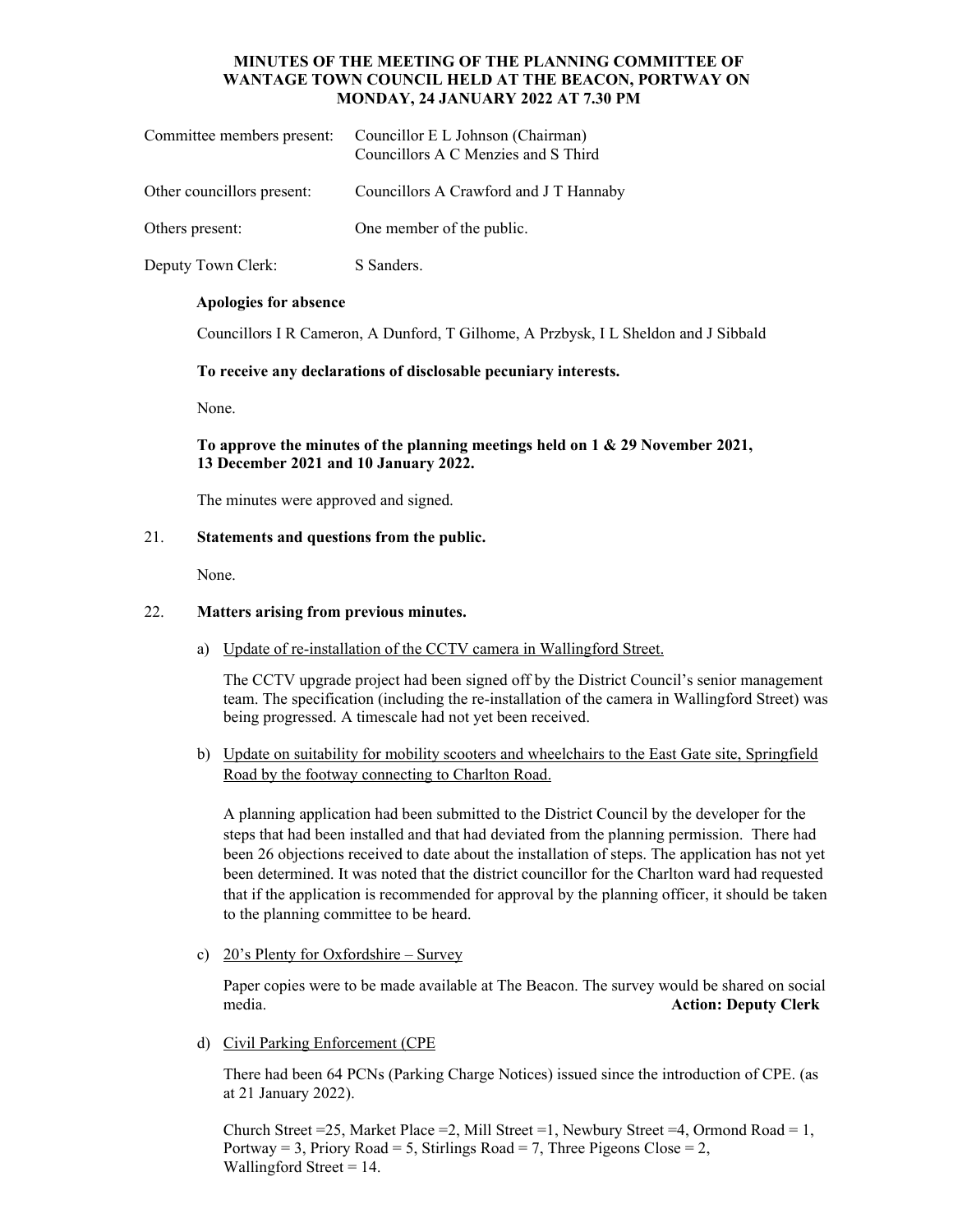A letter had been sent to Oxfordshire County Council with the suggestions from the Council regarding changes to current parking restrictions, including the possibility of the implementation of residents' parking in Grove Street. The letter had been acknowledged and can be seen on Wantage Town Council's website.

# 23**. To consider the planning applications listed overleaf and any other planning applications that are received prior to the meeting.**

The planning applications listed on the attached sheet were considered, and the comments agreed.

# 24. **Neighbourhood Plan.**

 The maps were almost ready to be inserted into the document. The next stage is the Regulation 14 Consultation (pre-submission) which is carried out prior to the formal submission to the District Council. **Action: Deputy Clerk**

# 25. **Feedback from Meeting with David Harrison, Senior Public Transport Planner, Oxfordshire County Council.**

 An informal discussion had been held and the notes had been circulated to enable further discussion.

# 26. **Consultations**

a) Local Transport and Connectivity Plan – closes 16/3/22.

The comments were to be agreed outside of the meeting. The Deputy Clerk to submit the response. **Action: Deputy Clerk**

b) A417 Crab Hill (Wantage). Proposed Bus Gate & Traffic Management Restrictions – closes 11/2/22

The comments were to be agreed outside of the meeting. The Deputy Clerk to submit the response. **Action: Deputy Clerk**

c) Draft Joint Design Guide – closes 1/3/22

The comments were to be agreed outside of the meeting. The Deputy Clerk to submit the response **Action: Deputy Clerk** 

# 27**. Additional Parking Need**

This item was to be discussed further at the next meeting.

# 28**. To receive the minutes of the Wantage and Grove Traffic Advisory Meeting held on 13 January 2022.**

The minutes had been circulated prior to the meeting. The Deputy Clerk gave a verbal summary.

# 29**. Other Business**

None

The meeting closed at 8.24 pm

----------------------------------------------